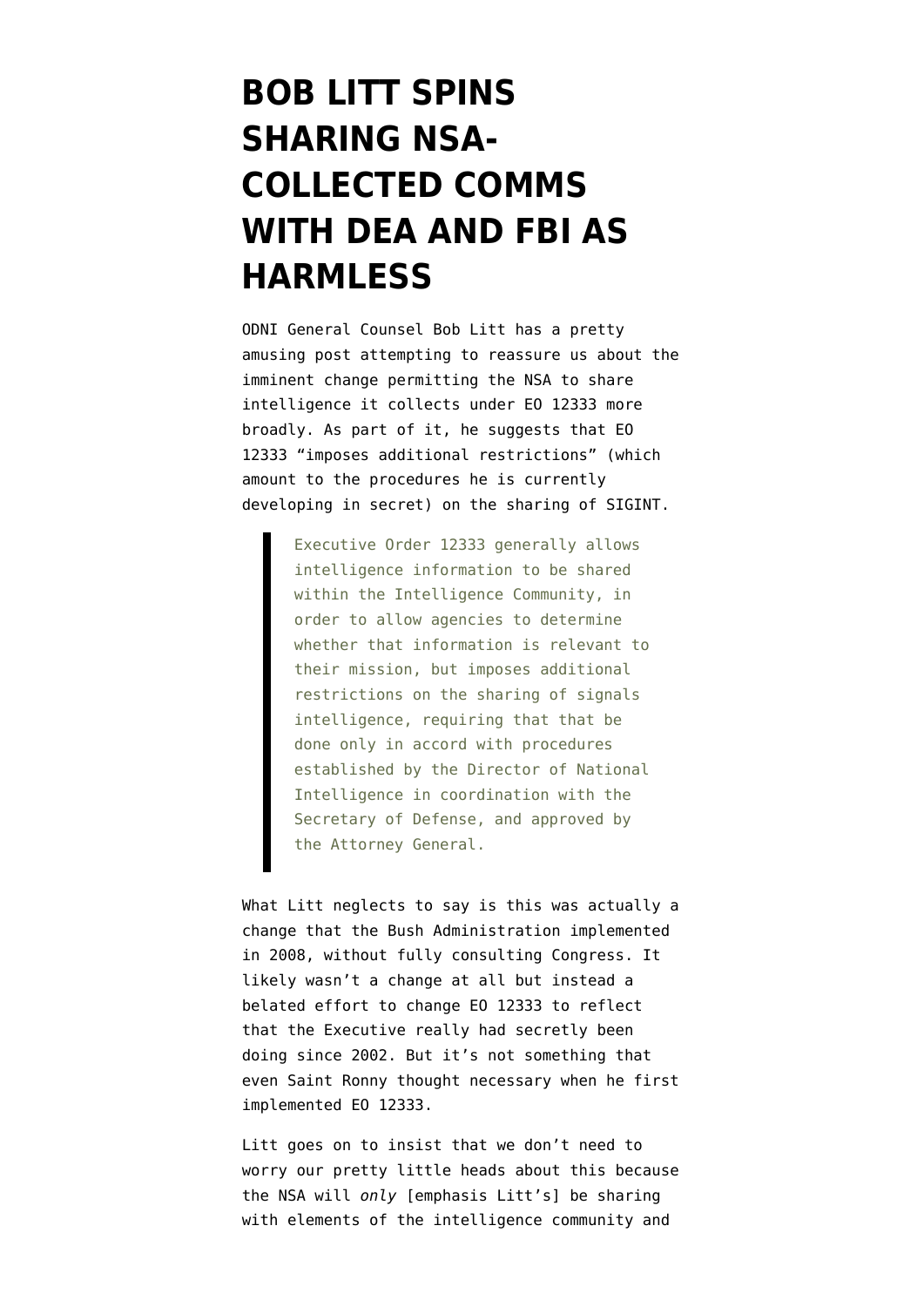## only for foreign intelligence and CI purposes.

These procedures will thus not authorize any additional collection of anyone's communications, but will only provide a framework for the sharing of lawfully collected signals intelligence information between elements of the Intelligence Community. Critically, they will authorize sharing *only* with elements of the Intelligence Community, and *only* for authorized foreign intelligence and counterintelligence purposes; they will*not* authorize sharing for law enforcement purposes. They will require individual elements of the Intelligence Community to establish a justification for access to signals intelligence consistent with the foreign intelligence or counterintelligence mission of the element. And finally, they will require Intelligence Community elements, as a condition of receiving signals intelligence, to apply to signals intelligence information the kind of strong protections for privacy and civil liberties, and the kind of oversight, that the National Security Agency currently has.

As a threshold matter, both FBI and DEA are elements of the intelligence community. Counterterrorism is considered part of FBI's foreign intelligence function, and cyber investigations can be considered counterintelligence *and* foreign intelligence (the latter if done by a foreigner). International narcotics investigations have been considered a foreign intelligence purpose since EO 12333 was written.

In other words, this sharing would fall squarely in the area where eliminating the wall between intelligence and law enforcement in 2001-2002 also happened to erode fourth amendment protections for alleged Muslim (but not white supremacist) terrorists, drug dealers, and